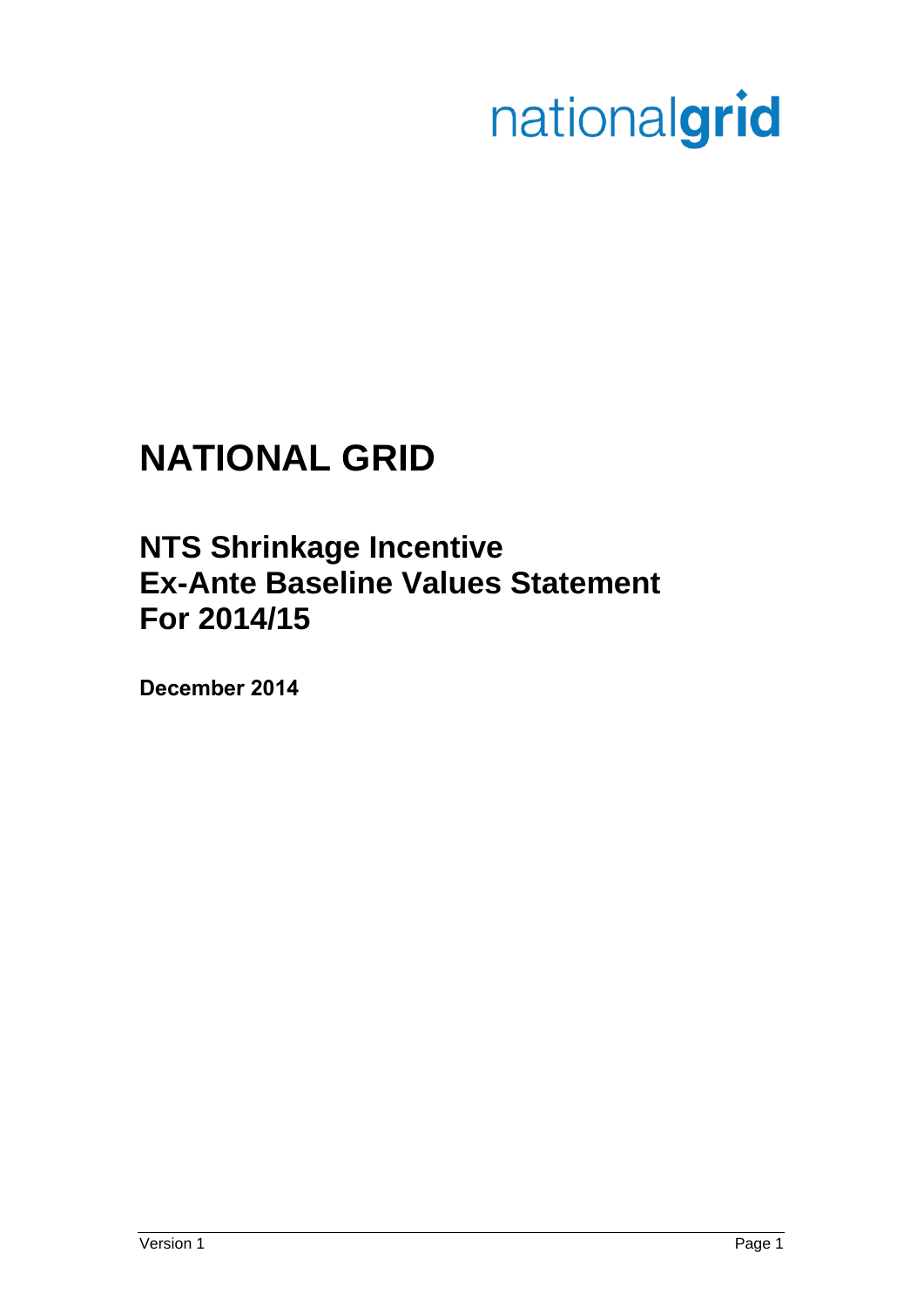#### **ABOUT THIS DOCUMENT**

This document sets out baseline value targets that National Grid Gas plc ("National Grid") in its role as holder of the Gas Transporter Licence in respect of the NTS ("the Licence") is required to publish in accordance with the NTS Shrinkage Incentive Methodology Statement for Formula Year 2014/15.

This document will be updated and published five times for 2014/15:

- June 2013 (initial publication)
	- Baseline volumes for Q2 2014 (UAG, CFU & CV Shrinkage)
	- CFU baseline volumes for other quarters
	- CV shrinkage baseline volumes for other quarters
- September 2013 (update)
	- Baseline volumes for Q3 2014
- December 2013 (update)
	- Baseline volumes for Q4 2014
- March 2014 (update)
	- Baseline volumes for Q1 2015
- $\bullet$  May 2015 (update)
	- Adjusted target volume
		- o CFU adjusted target volume
		- o CV shrinkage adjusted target volume

A separate document will exist for each incentive year.

In addition, this document has been updated in December 2014 to correct the Calorific Value Shrinkage (CVS) baseline volumes for 2014/15, owing to a discrepancy in the calculation of the original baseline CVS volume.

If you require further details about any of the information contained within this document or have comments on how this document might be improved please contact Andrew Smith, Gas Incentives team on 01926 655587 or at andrew.smith62@nationalgrid.com or at:

Energy & Emissions Team National Grid House Warwick Technology Park Gallows Hill **Warwick** CV34 6DA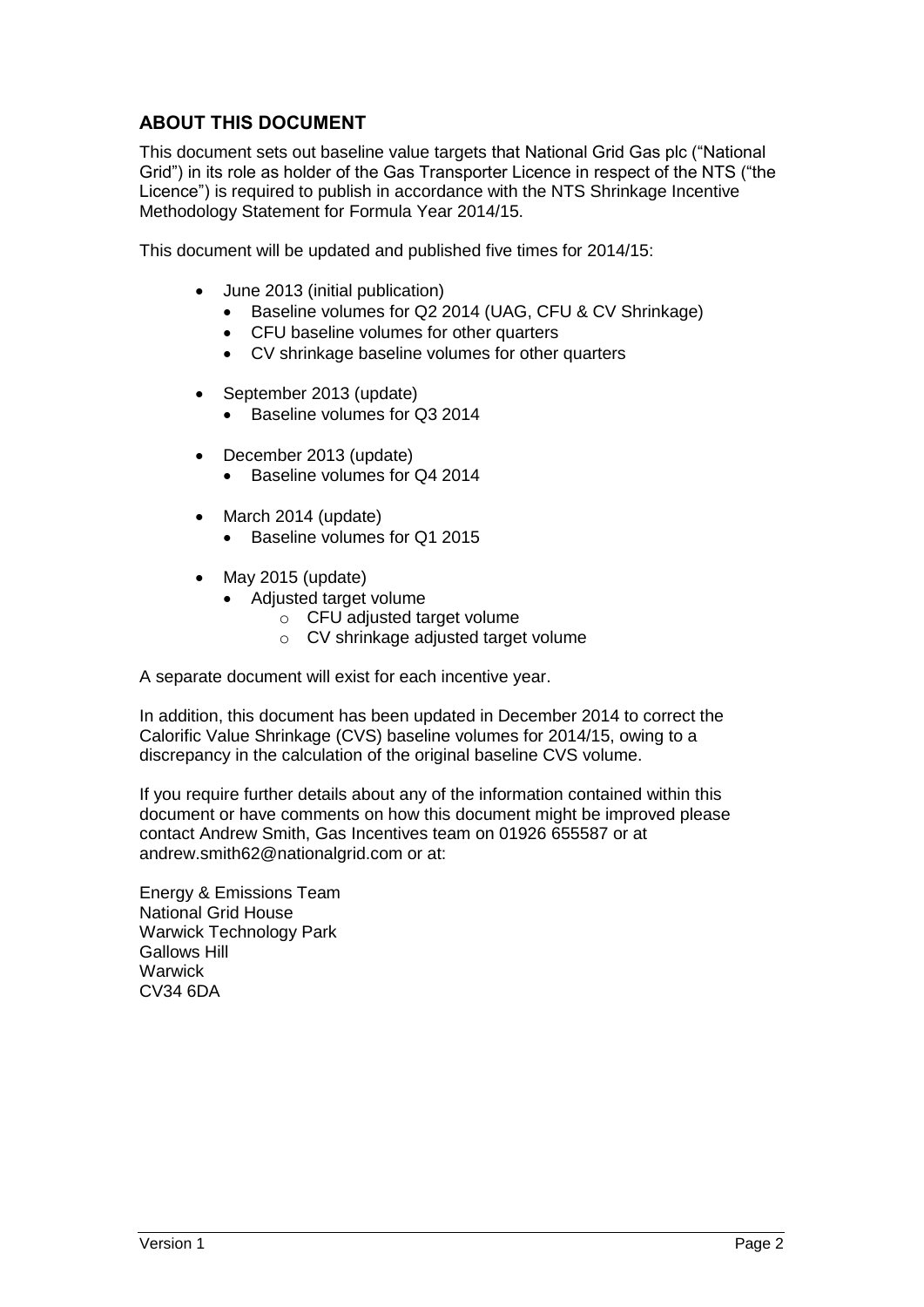#### **NTS Shrinkage Incentive Ex-Ante Baseline Values Statement**

#### **For**

#### **Incentive Year 2014/15**

#### **BASELINE VOLUMES - CFU**

#### **STEP 1**

The relationship between flow at the St Fergus ASEP and total CFU, using data from 2006/7 to 2012/13 inclusive, is:

(A) Total CFU (GWh) = **532.55\*exp0.001986 \* Daily Average St Fergus Flow**



#### **STEP 2**

The forecast flow at the St Fergus ASEP for 2014/15 is:

#### (B) **581** GWh/day

Inserting the forecast flow at St Fergus ASEP into equation (A) gives a total CFU baseline volume of:

#### (C) **1688** GWh